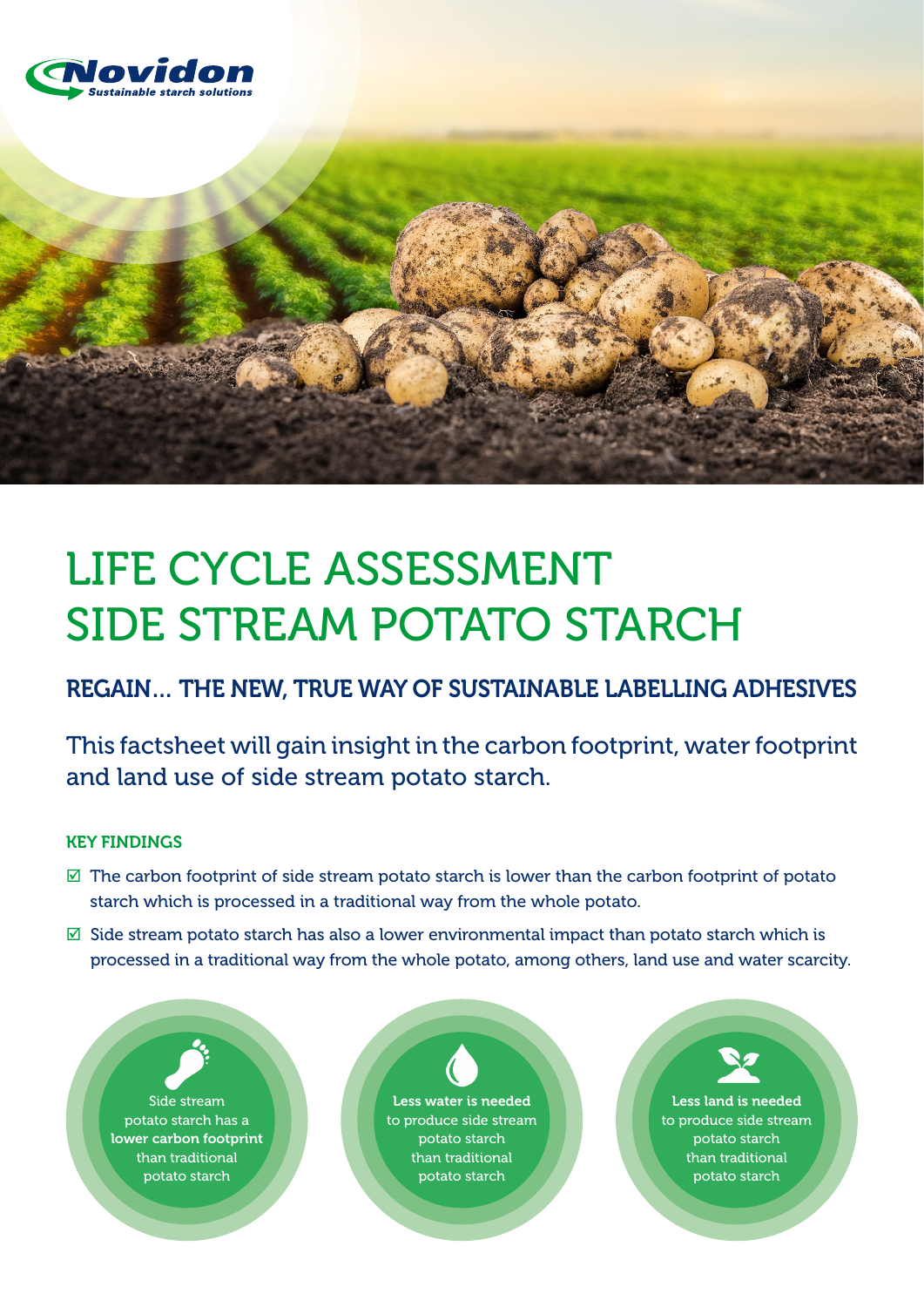# 1. The supply chain of side potato stream and **TRADITIONAL POTATO STARCH**

Starch originates from potatoes and is used for several applications. The side stream potato starch produced by Novidon is used in food, wall paper paste, paper bag and labelling adhesives (in exclusive cooperation with cph Deutschland Chemie GmbH) and drilling starch. There are roughly two ways to produce starch. The first route is starch processed in a traditional way from the whole potato. Novidon is using another route. She mines starch from process water of producers of crisps and French fries. Which means that the starch is based on a co-product. So no extra potatoes are grown for the starch produced by Novidon.



Figure 1 Production process traditional and side stream starch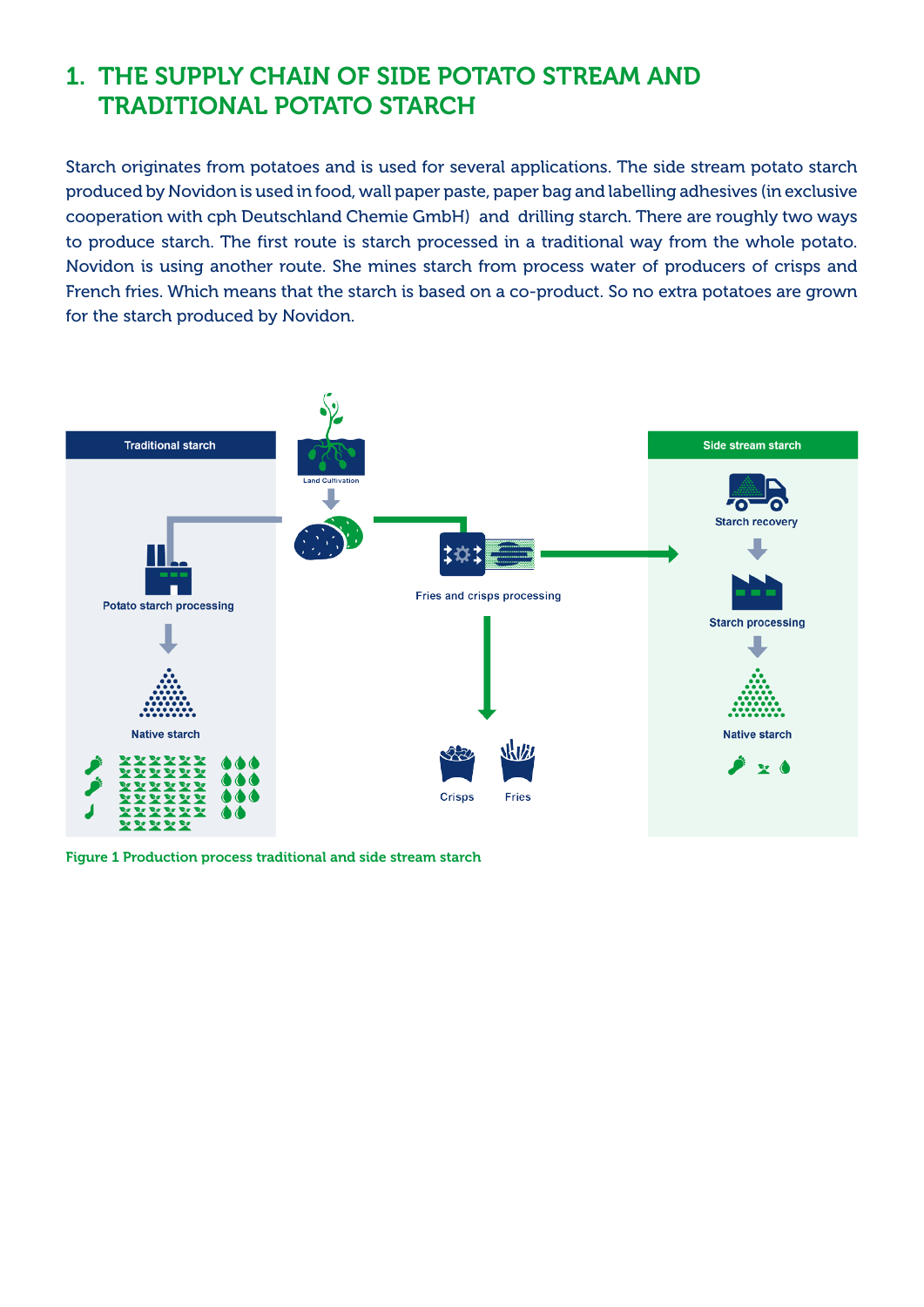## 2. Lower carbon footprint side stream starch caused by use of co-product

Side stream potato starch has a lower carbon footprint than traditional potato starch. The main reason for this that for traditional potato starch potatoes are specially grown for starch production. So by traditional potato starch most environmental impact of starch potato cultivation is allocated to the starch (as the main product). Side stream potato starch is made of potato co-products. All the impact of potato cultivation is allocated to the fries and crips.



Figure 2 Carbon footprint of 1 tonne dm side stream potato starch and 1 tonne dm traditional potato starch Starch recovery not included in carbon footprint since zero allocation is used. Other resource inputs: water use and transport from potato processing company to Novidon factory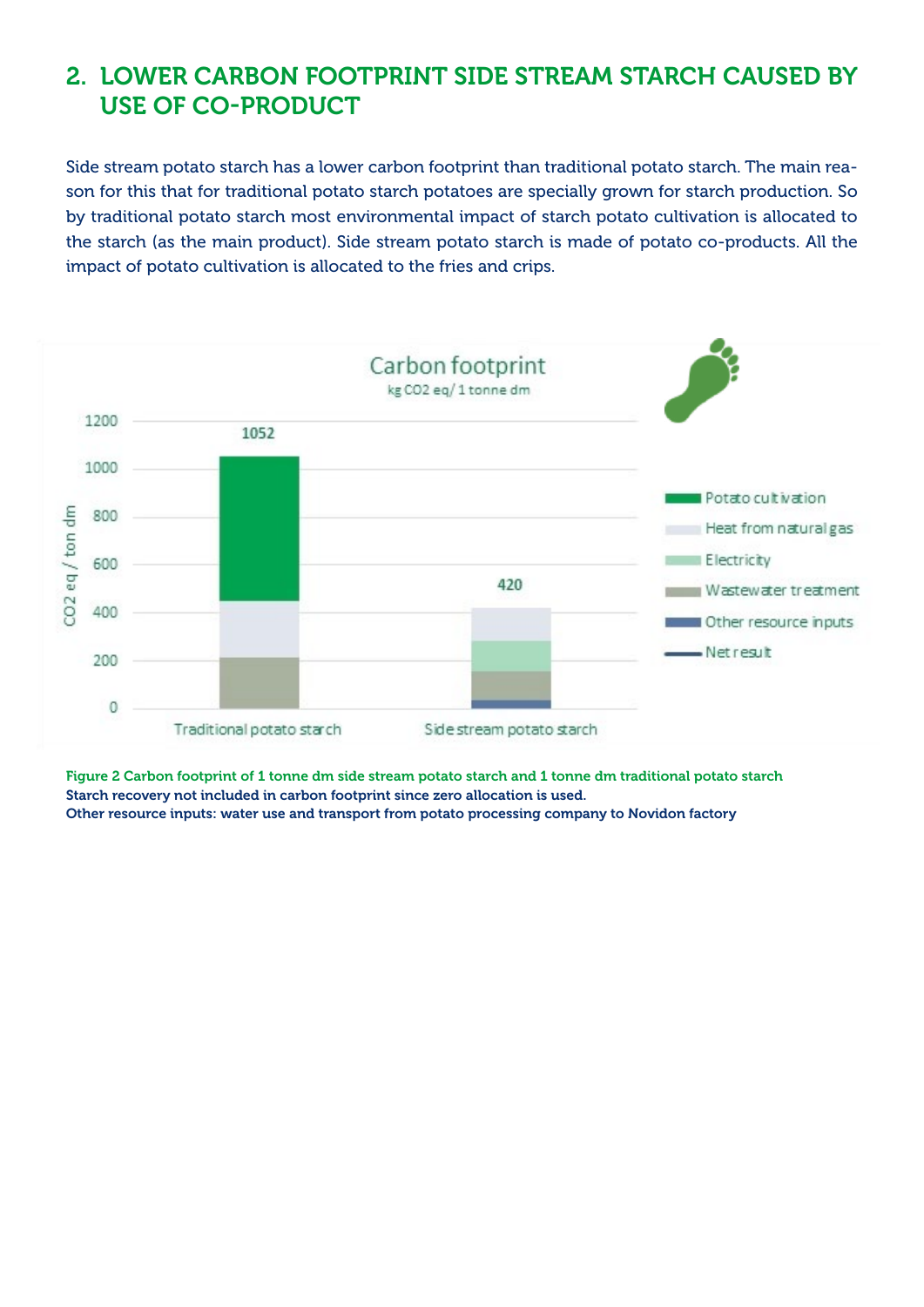## 3. Side stream potato starch has a lower environmental impact than traditional potato starch

Side stream potato starch has a lower environmental impact than traditional potato starch regarding relevant impact categories such as, carbon footprint land use and water scarcity.

|                                                                                                                   | Traditional potato starch                                       | Side stream potato starch                         |
|-------------------------------------------------------------------------------------------------------------------|-----------------------------------------------------------------|---------------------------------------------------|
| Carbon footprint<br>Concentration of greenhouse gases (GHG's) in<br>the atmosphere expressed in $CO2$ equivalent. | ر فر فر<br>1052 kg $CO2$ eq / ton dm                            | 420 kg $CO2$ eq / ton dm                          |
| Land use<br>The area of land that is occupied for a certain<br>time-period.                                       | 80 80 80 80 '<br><b>BE BE BE BE BE</b><br>1061 $m^2$ a / ton dm | $\mathbf{x}$<br>$0.013$ m <sup>2</sup> a / ton dm |
| Water scarcity<br>The amount of water used (adjusted for local<br>scarcity).                                      | 000000<br>00000<br>7.7 $m3$ water eg / ton dm                   | 0.7 $m3$ water eg / ton dm                        |

Figure 3 Comparison environmental impact side stream potato starch and traditional potato starch Reading guide:

Explanation by an example. The carbon footprint of traditional potato starch is approximately 2.5 times higher than side stream potato starch.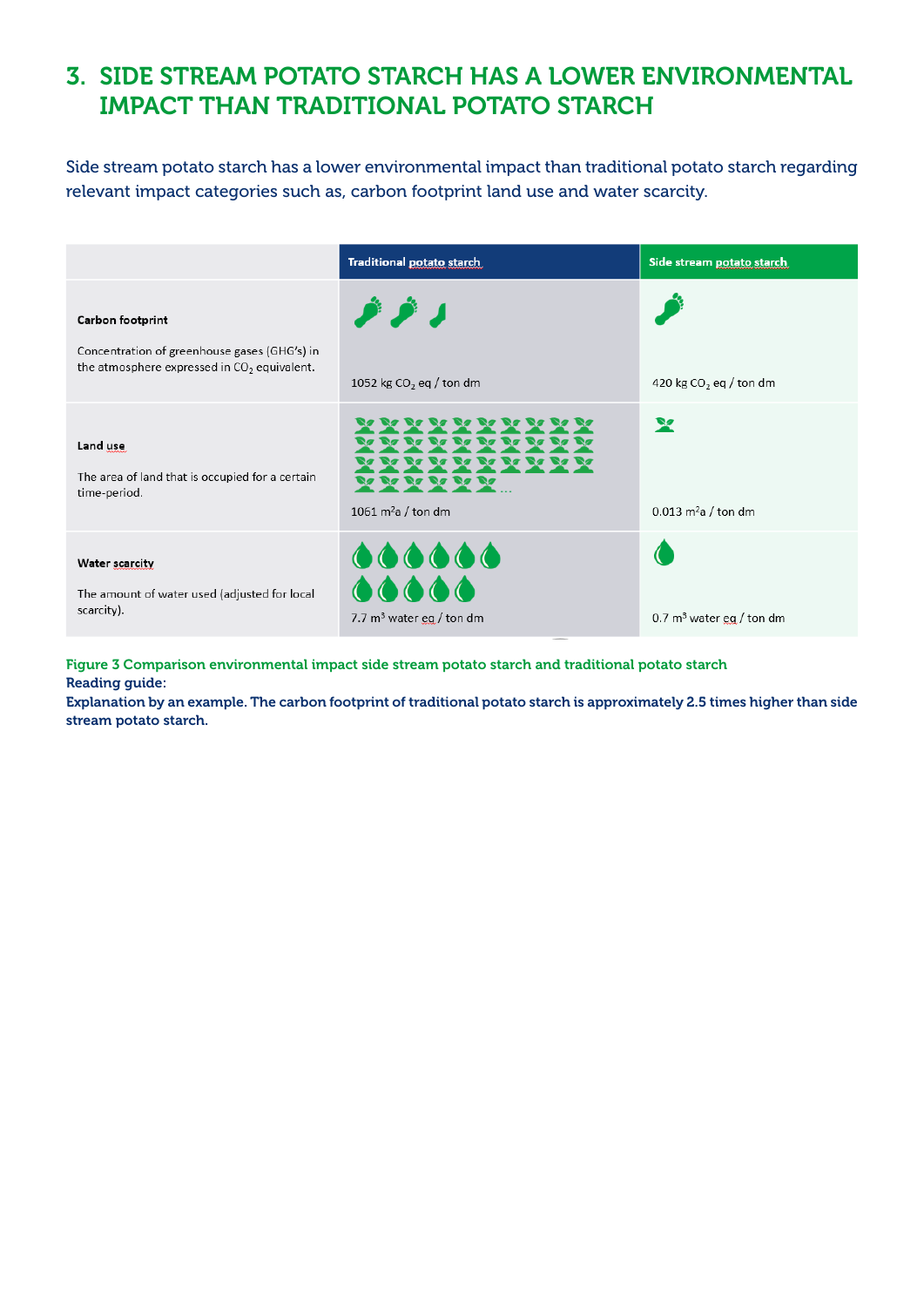# Good to know

#### WHAT IS AN LCA?

A Life Cycle Assessment (LCA) an analytical method and tool for calculating the environmental impacts of a process or a product along its life cycle. The outcome is a list with scores on each of the environmental impacts. International guideless describe the framework and provide guidelines on how to perform and LCA study.

#### Calculation method

This LCA is conducted by independent agency Blonk Consultants based on:

- • International ISO guidelines 14040 and 14044.
- The model is developed in the LCA software Simapro 8.4
- ILCD 2011 Midpoint+ v1.10 is used as the main impact assessment methodology.
- Product Category Rules for Starch Industry Products

#### Allocation

In the LCA both economic allocation as well as zero allocation was studied. In this factsheet the results for zero allocation are presented.

- This conforms with the feed PEFCR: "If primary data are collected for feed ingredients economic allocation shall be done according to the procedure described in the LEAP feed guidelines".
- In the LEAP Guidelines set by the FAO is set that wet residues of the food industry have zero allocation at the point of production.

#### **BOUNDARIES**

The system boundaries are set from cradle to gate, or else from the potato cultivation through the potato chips and fries industry and the final processing to the reclaimed starch produced by Novidon.

| <b>Data</b>                          | <b>Source</b>                                |  |
|--------------------------------------|----------------------------------------------|--|
| Potato cultivation                   | Agri-footprint database                      |  |
| Potato processing                    | Modeling by Blonk Consultants based on       |  |
|                                      | previous studies                             |  |
| Sales prices at potato processor     | <b>Duynie Group</b>                          |  |
| <b>Starch recovery</b>               | Modelled based on publicly available data on |  |
|                                      | electricity consumption                      |  |
| Side stream potato starch production | Novidon, part of Duynie Group                |  |
| Traditional potato starch production | Agri-footprint database                      |  |
| Other data and background datasets   | (Mainly) Agri-footprint database             |  |

### **DATA**

#### More information

The full report is available on request via your contact person at Novidon or via c.kroft@novidon.com.

For more detailed information about the new labelling adhesive range (brandname REGAIN) of cph Deutschland Chemie GmbH, which are based on the side stream starch of Novidon, please contact info@cph-group.com.